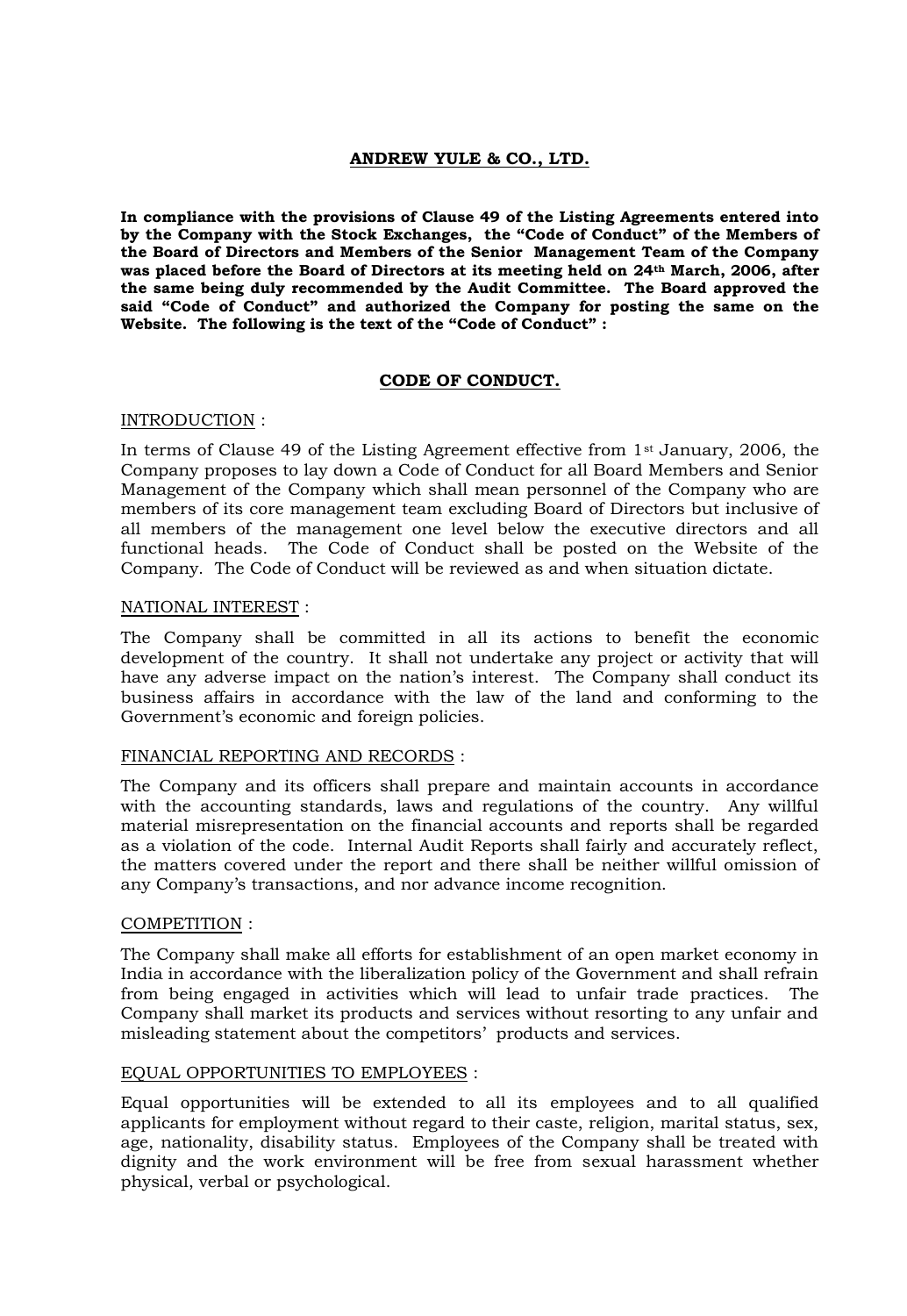$-$ : 2 :-

## HEALTH SAFETY AND ENVIRONMENT :

The Company shall provide healthy working environment in conducting its business and shall comply with all regulations regarding preservation of the environment of the territory it operates in. The Company and its officers shall be committed to prevent the wasteful use of natural resources and strive for protecting the ecological environment.

# QUALITY ON PRODUCT AND SERVICES :

The Company shall be committed to supply goods and services of the highest quality standards consistent with the requirement of its customers. The Company should endeavour to achieve international standards.

# COMPLIANCE WITH THE RIGHT TO INFORMATION ACT, 2005 :

The Company shall honour the request for disclosure of the information required by the public and stakeholders of the Company.

# ETHICAL CONDUCT :

Every Officer of the Company which shall include its directors, executives and nonexecutive Directors, Managing Directors, Chief Executive Officer, CFO shall deal with professionalism, honesty and integrity as well as high ethical standard.

## SHAREHOLDERS :

The Company shall be committed to enhance shareholders value and comply with all regulations and laws that govern the shareholders' rights. The Company shall fairly inform its shareholders about relevant aspects of the Company's business and disclose such information in accordance with the listing requirements, regulations and SEBI guidelines.

## CONFIDENTIALITY :

The Officers shall not disclose any facts/ figures/ information/ trade secrets or confidential documents in written or verbal form obtained during the course of business relationship with the Company to any person/statutory body/organization unless required by law or with specific written permission of the Company.

## CONFLICT OF INTEREST :

The Officers and employees of the Company shall not engage in any activity that interferes with their performance or which otherwise might conflict with the interest of the Company. They are not permitted to accept simultaneous employment with suppliers, customers or competitors of the Company or take part in any activity that enhances or supports competitors' position. It is incumbent upon every employee to make a full disclosure of any interest which may have an impact on business dealing with the Company. If an employee fails to make a disclosure and the management of the Company become aware of a conflict of interest, the management should take a serious view of the matter and consider suitable disciplinary action against the officers and concerned employees.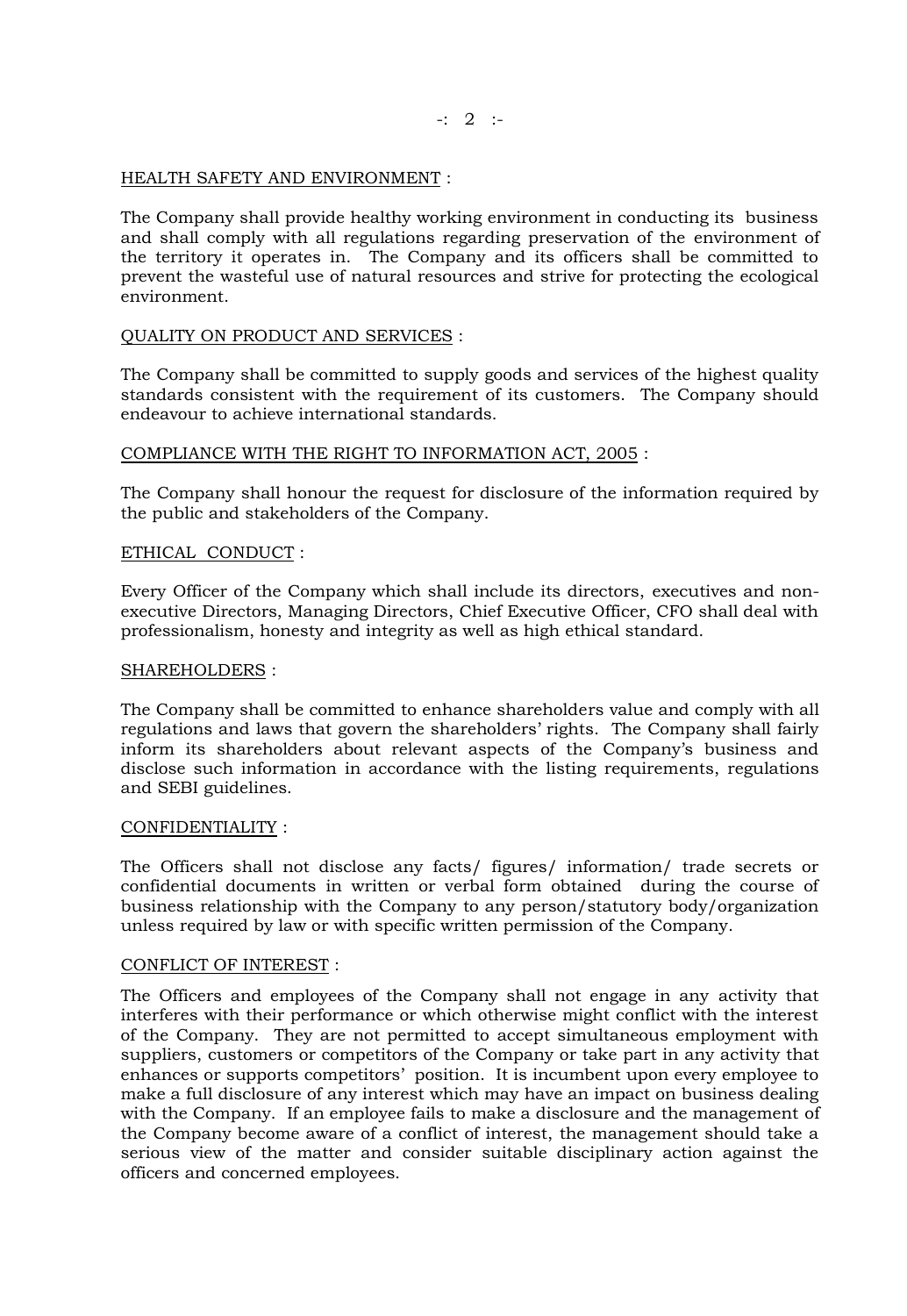-: 3 :-

#### PROTECTION OF ASSETS :

The assets of the Company should not be misused but be employed for the purpose of conducting the business irrespective of the nature of assets.

## LEGAL AND REGULATORY COMPLIANCE :

The Company and its officers and every employee shall comply with all applicable government laws, rules and regulations both in letter and spirit any violation thereof may subject them to disciplinary action by the Company.

#### CORPORATE OPPORTUNITIES :

The Officers shall not exploit for their personal gain, the opportunities that are discovered through the use of the Company's property, information or position unless the opportunities are disclosed in writing to the Company's Board of Directors.

#### GIFTS & DONATIONS :

The Company and its officers or employees shall neither receive nor offer or make directly or indirectly, any illegal payments, remuneration gifts or comparable benefits from customers, vendors, consultants etc. that is intended to or perceived to influence any business decision or to obtain uncompetitive favours for the conduct of its business.

#### VIOLATION OF THE CODE :

It will be the ethical responsibility of the Officers to help enforce this code. Any violation of law, this code or other company policies will prompt the Company to take appropriate disciplinary action against such concerned officer(s).

## DUTIES OF INDEPENDENT DIRECTORS :

- 1. Undertake appropriate induction and regularly update and refresh their skills, knowledge and familiarity with the Company;
- 2. Seek appropriate clarification or amplification of information and, where necessary, take and follow appropriate professional advice and opinion of outside experts at the expense of the Company;
- 3. Strive to attend all meetings of the Board of Directors and of the Board committees of which he is a member;
- 4. Participate constructively and actively in the committees of the Board in which they are chairpersons or members;
- 5. Strive to attend the general meetings of the Company;
- 6. Where they have concerns about the running of the Company or a proposed action, ensure that these are addressed by the Board and, to the extent that they are not resolved, insist that their concerns are recorded in the minutes of the Board Meeting;